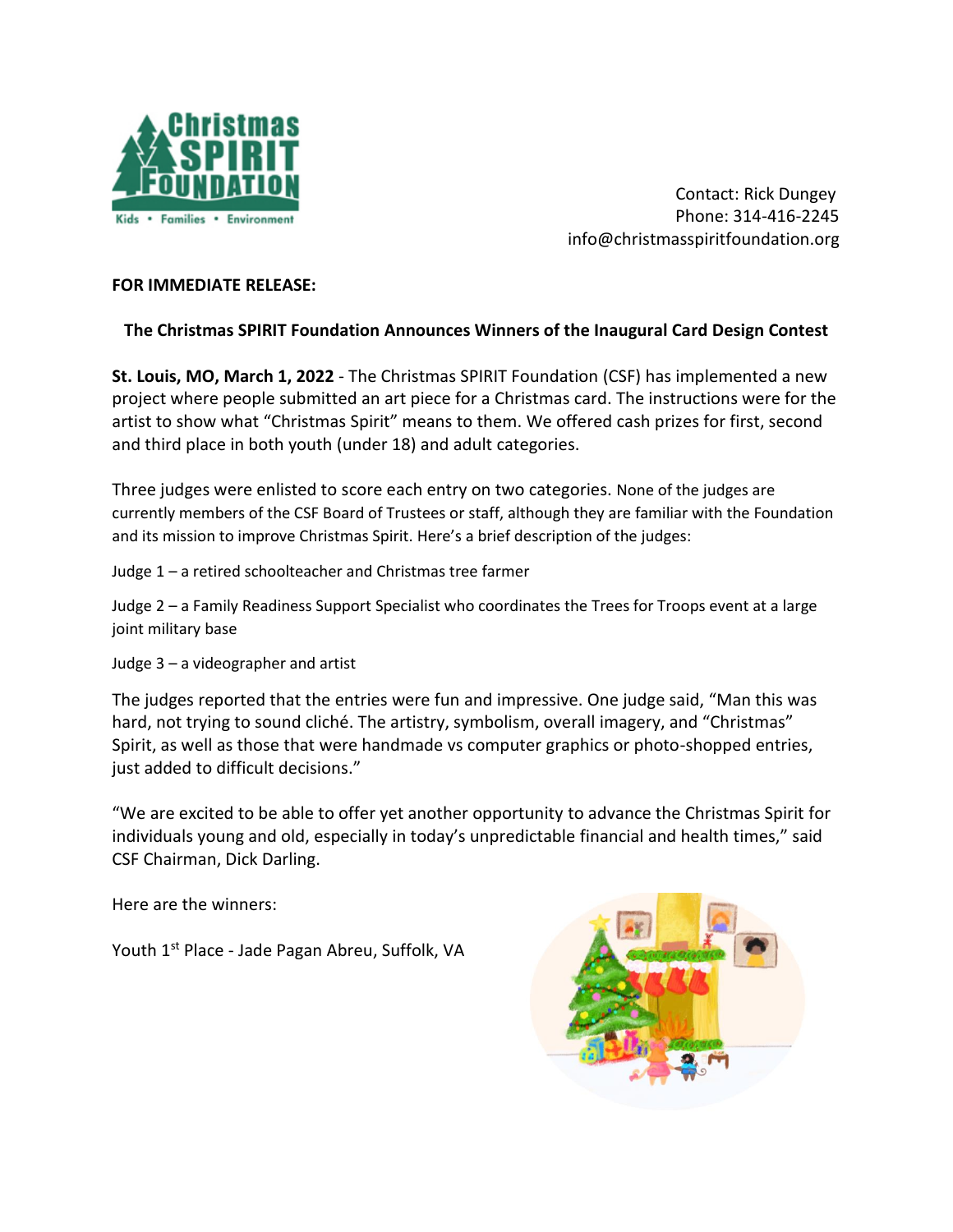







Youth 3rd Place - Lexi Garcia, Rockford, IL

Youth 2nd Place - Gabriella Pagan Abreu, Suffolk, VA

Adult 1st Place – Bill Wilczek, Littleton, NH

Adult 2nd Place - Ellie Tetley, St. Louis, MO